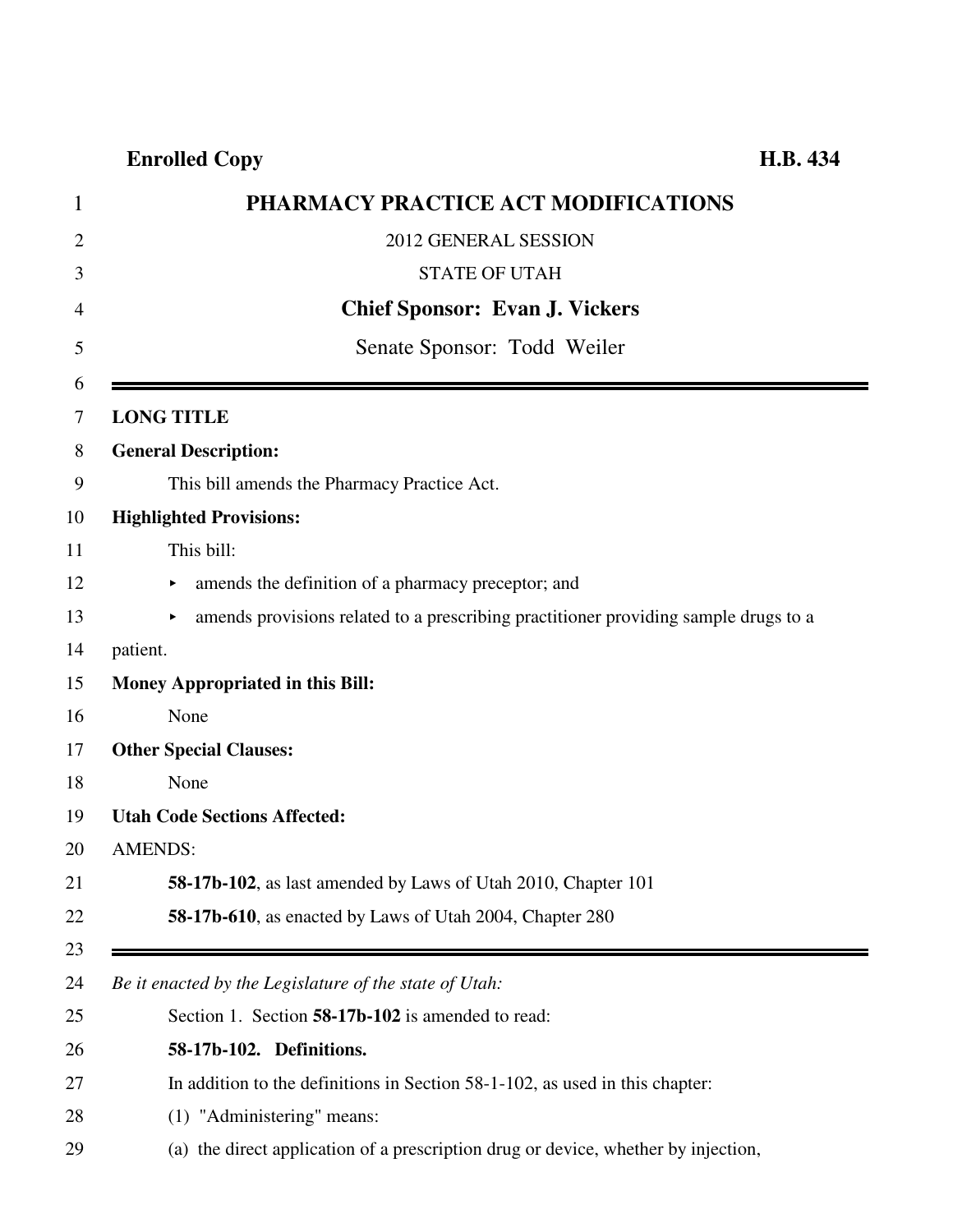30 inhalation, ingestion, or by any other means, to the body of a human patient or research subject 31 by another person; or

32 (b) the placement by a veterinarian with the owner or caretaker of an animal or group 33 of animals of a prescription drug for the purpose of injection, inhalation, ingestion, or any other 34 means directed to the body of the animal by the owner or caretaker in accordance with written 35 or verbal directions of the veterinarian.

36 (2) "Adulterated drug or device" means a drug or device considered adulterated under 37 21 U.S.C.S. Sec. 351 (2003).

38 (3) (a) "Analytical laboratory" means a facility in possession of prescription drugs for 39 the purpose of analysis.

40 (b) "Analytical laboratory" does not include a laboratory possessing prescription drugs 41 used as standards and controls in performing drug monitoring or drug screening analysis if the 42 prescription drugs are prediluted in a human or animal body fluid, human or animal body fluid 43 components, organic solvents, or inorganic buffers at a concentration not exceeding one 44 milligram per milliliter when labeled or otherwise designated as being for in vitro diagnostic 45 use.

46 (4) "Animal euthanasia agency" means an agency performing euthanasia on animals by 47 the use of prescription drugs.

48 (5) "Automated pharmacy systems" includes mechanical systems which perform 49 operations or activities, other than compounding or administration, relative to the storage, 50 packaging, dispensing, or distribution of medications, and which collect, control, and maintain 51 all transaction information.

52 (6) "Beyond use date" means the date determined by a pharmacist and placed on a 53 prescription label at the time of dispensing that indicates to the patient or caregiver a time 54 beyond which the contents of the prescription are not recommended to be used.

55 (7) "Branch pharmacy" means a pharmacy or other facility in a rural or medically 56 underserved area, used for the storage and dispensing of prescription drugs, which is dependent 57 upon, stocked by, and supervised by a pharmacist in another licensed pharmacy designated and

- 2 -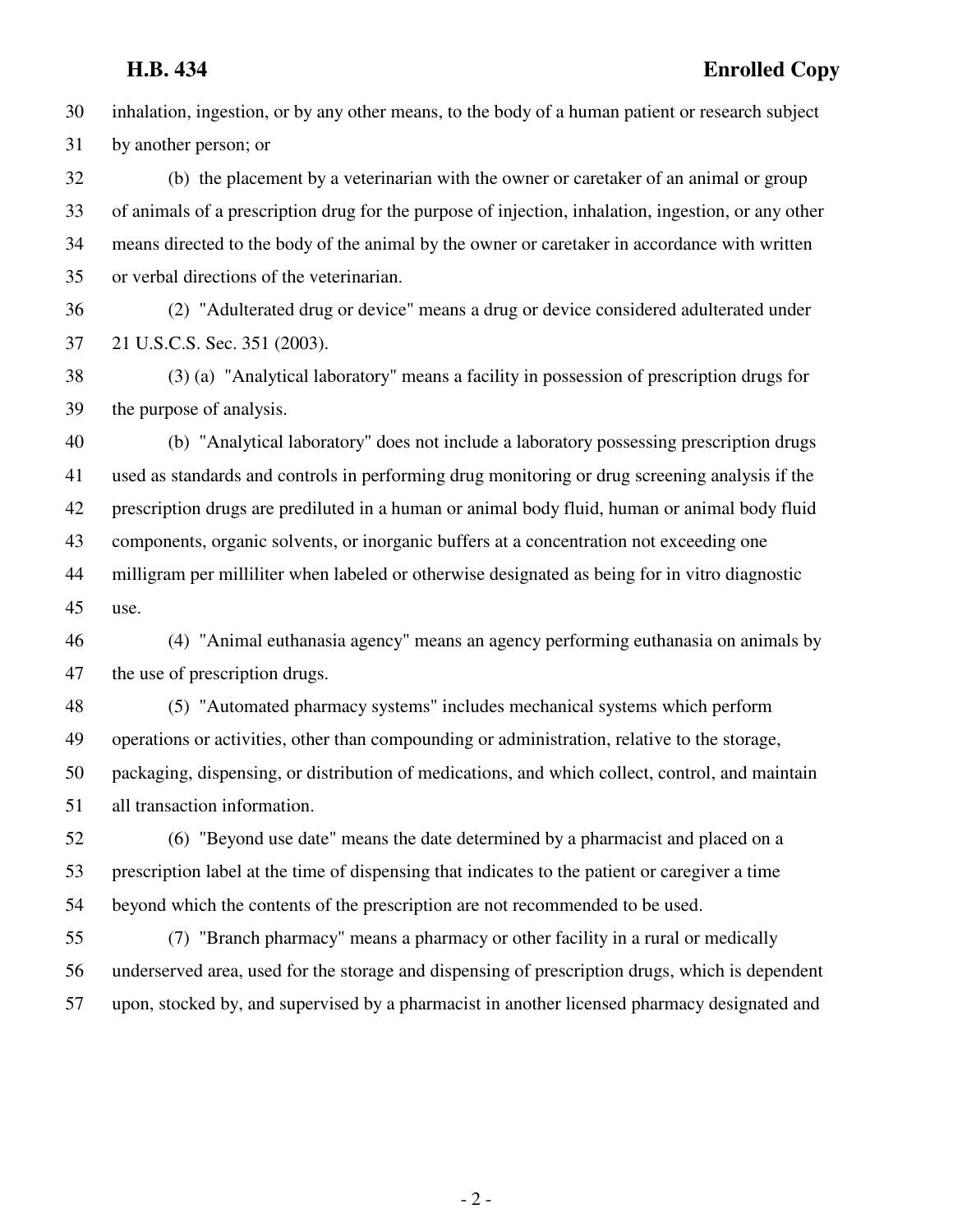58 approved by the division as the parent pharmacy. 59 (8) "Board of pharmacy" or "board" means the Utah State Board of Pharmacy created 60 in Section 58-17b-201. 61 (9) "Centralized prescription processing" means the processing by a pharmacy of a 62 request from another pharmacy to fill or refill a prescription drug order or to perform 63 processing functions such as dispensing, drug utilization review, claims adjudication, refill 64 authorizations, and therapeutic interventions. 65 (10) "Class A pharmacy" means a pharmacy located in Utah that is authorized as a 66 retail pharmacy to compound or dispense a drug or dispense a device to the public under a 67 prescription order. 68 (11) "Class B pharmacy": 69 (a) means a pharmacy located in Utah: 70 (i) that is authorized to provide pharmaceutical care for patients in an institutional 71 setting; and 72 (ii) whose primary purpose is to provide a physical environment for patients to obtain 73 health care services; and 74 (b) (i) includes closed-door, hospital, clinic, nuclear, and branch pharmacies; and 75 (ii) pharmaceutical administration and sterile product preparation facilities. 76 (12) "Class C pharmacy" means a pharmacy located in Utah that is authorized to 77 engage in the manufacture, production, wholesale, or distribution of drugs or devices. 78 (13) "Class D pharmacy" means a nonresident pharmacy. 79 (14) "Class E pharmacy" means all other pharmacies. 80 (15) "Closed-door pharmacy" means a pharmacy that provides pharmaceutical care to a 81 defined and exclusive group of patients who have access to the services of the pharmacy 82 because they are treated by or have an affiliation with a specific entity, including a health 83 maintenance organization or an infusion company, but not including a hospital pharmacy, a 84 retailer of goods to the general public, or the office of a practitioner. 85 (16) "Collaborative pharmacy practice" means a practice of pharmacy whereby one or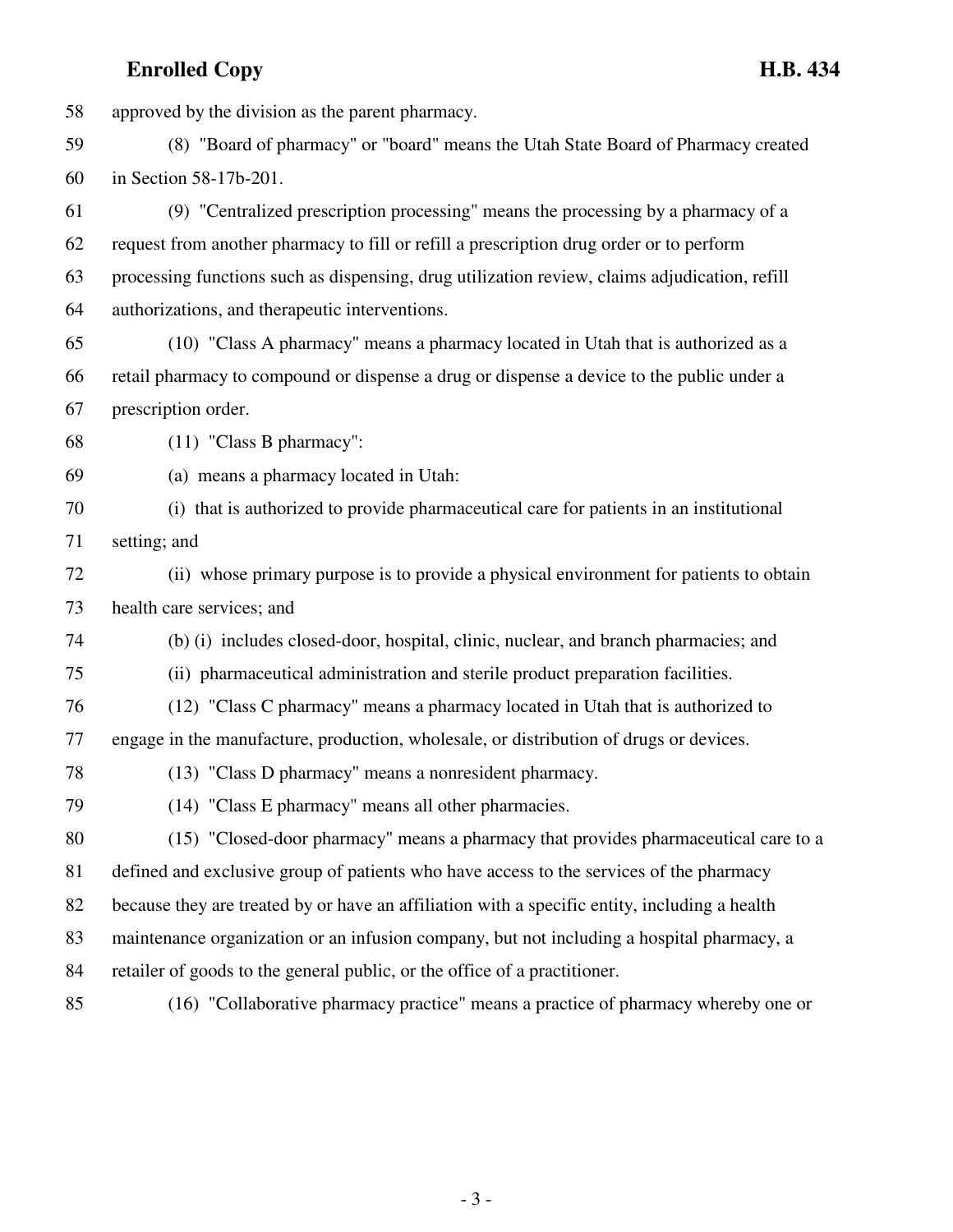86 more pharmacists have jointly agreed, on a voluntary basis, to work in conjunction with one or 87 more practitioners under protocol whereby the pharmacist may perform certain pharmaceutical 88 care functions authorized by the practitioner or practitioners under certain specified conditions 89 or limitations.

90 (17) "Collaborative pharmacy practice agreement" means a written and signed 91 agreement between one or more pharmacists and one or more practitioners that provides for 92 collaborative pharmacy practice for the purpose of drug therapy management of patients and 93 prevention of disease of human subjects.

94 (18) (a) "Compounding" means the preparation, mixing, assembling, packaging, or 95 labeling of a limited quantity drug, sterile product, or device:

96 (i) as the result of a practitioner's prescription order or initiative based on the 97 practitioner, patient, or pharmacist relationship in the course of professional practice;

98 (ii) for the purpose of, or as an incident to, research, teaching, or chemical analysis and 99 not for sale or dispensing; or

100 (iii) in anticipation of prescription drug orders based on routine, regularly observed 101 prescribing patterns.

102 (b) "Compounding" does not include:

103 (i) the preparation of prescription drugs by a pharmacist or pharmacy intern for sale to 104 another pharmacist or pharmaceutical facility;

105 (ii) the preparation by a pharmacist or pharmacy intern of any prescription drug in a 106 dosage form which is regularly and commonly available from a manufacturer in quantities and 107 strengths prescribed by a practitioner; or

108 (iii) the preparation of a prescription drug, sterile product, or device which has been 109 withdrawn from the market for safety reasons.

110 (19) "Confidential information" has the same meaning as "protected health 111 information" under the Standards for Privacy of Individually Identifiable Health Information,

112 45 C.F.R. Parts 160 and 164.

113 (20) "Controlled substance" has the same definition as in Section 58-37-2.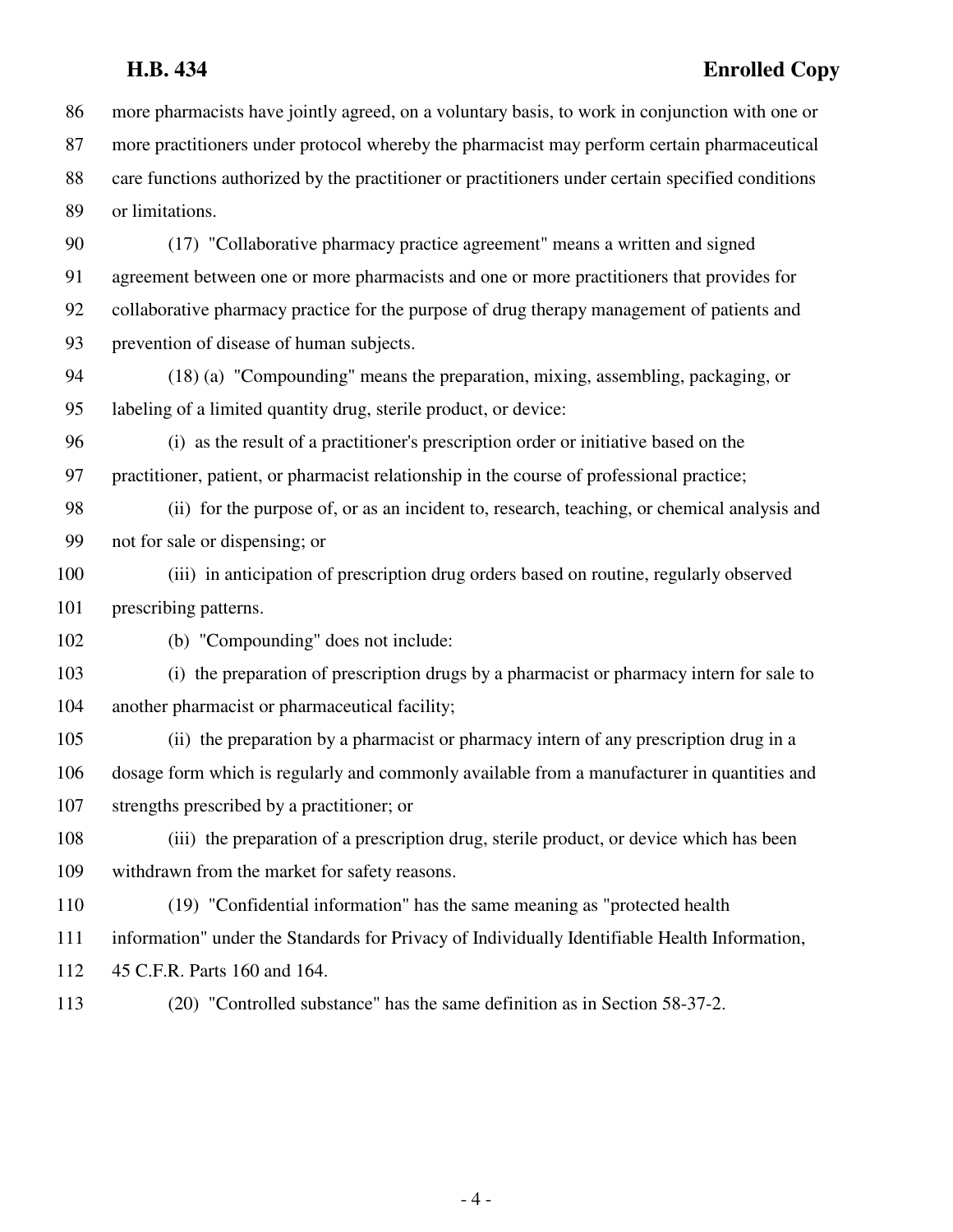| 114 | (21) "Dietary supplement" has the same meaning as Public Law Title 103, Chapter                    |
|-----|----------------------------------------------------------------------------------------------------|
| 115 | 417, Sec. 3a(ff) which is incorporated by reference.                                               |
| 116 | (22) "Dispense" means the interpretation, evaluation, and implementation of a                      |
| 117 | prescription drug order or device or nonprescription drug or device under a lawful order of a      |
| 118 | practitioner in a suitable container appropriately labeled for subsequent administration to or use |
| 119 | by a patient, research subject, or an animal.                                                      |
| 120 | (23) "Distribute" means to deliver a drug or device other than by administering or                 |
| 121 | dispensing.                                                                                        |
| 122 | $(24)$ (a) "Drug" means:                                                                           |
| 123 | (i) a substance recognized in the official United States Pharmacopoeia, Official                   |
| 124 | Homeopathic Pharmacopoeia of the United States, or Official National Formulary, or any             |
| 125 | supplement to any of them, intended for use in the diagnosis, cure, mitigation, treatment, or      |
| 126 | prevention of disease in humans or animals;                                                        |
| 127 | (ii) a substance that is required by any applicable federal or state law or rule to be             |
| 128 | dispensed by prescription only or is restricted to administration by practitioners only;           |
| 129 | (iii) a substance other than food intended to affect the structure or any function of the          |
| 130 | body of humans or other animals; and                                                               |
| 131 | (iv) substances intended for use as a component of any substance specified in                      |
| 132 | Subsections $(24)(a)(i)$ , $(ii)$ , $(iii)$ , and $(iv)$ .                                         |
| 133 | (b) "Drug" does not include dietary supplements.                                                   |
| 134 | (25) "Drug product equivalent" means a drug product that is designated as the                      |
| 135 | therapeutic equivalent of another drug product in the Approved Drug Products with                  |
| 136 | Therapeutic Equivalence Evaluations prepared by the Center for Drug Evaluation and Research        |
| 137 | of the Federal Food and Drug Administration.                                                       |
| 138 | (26) "Drug regimen review" includes the following activities:                                      |
| 139 | (a) evaluation of the prescription drug order and patient record for:                              |
| 140 | (i) known allergies;                                                                               |
|     |                                                                                                    |

141 (ii) rational therapy-contraindications;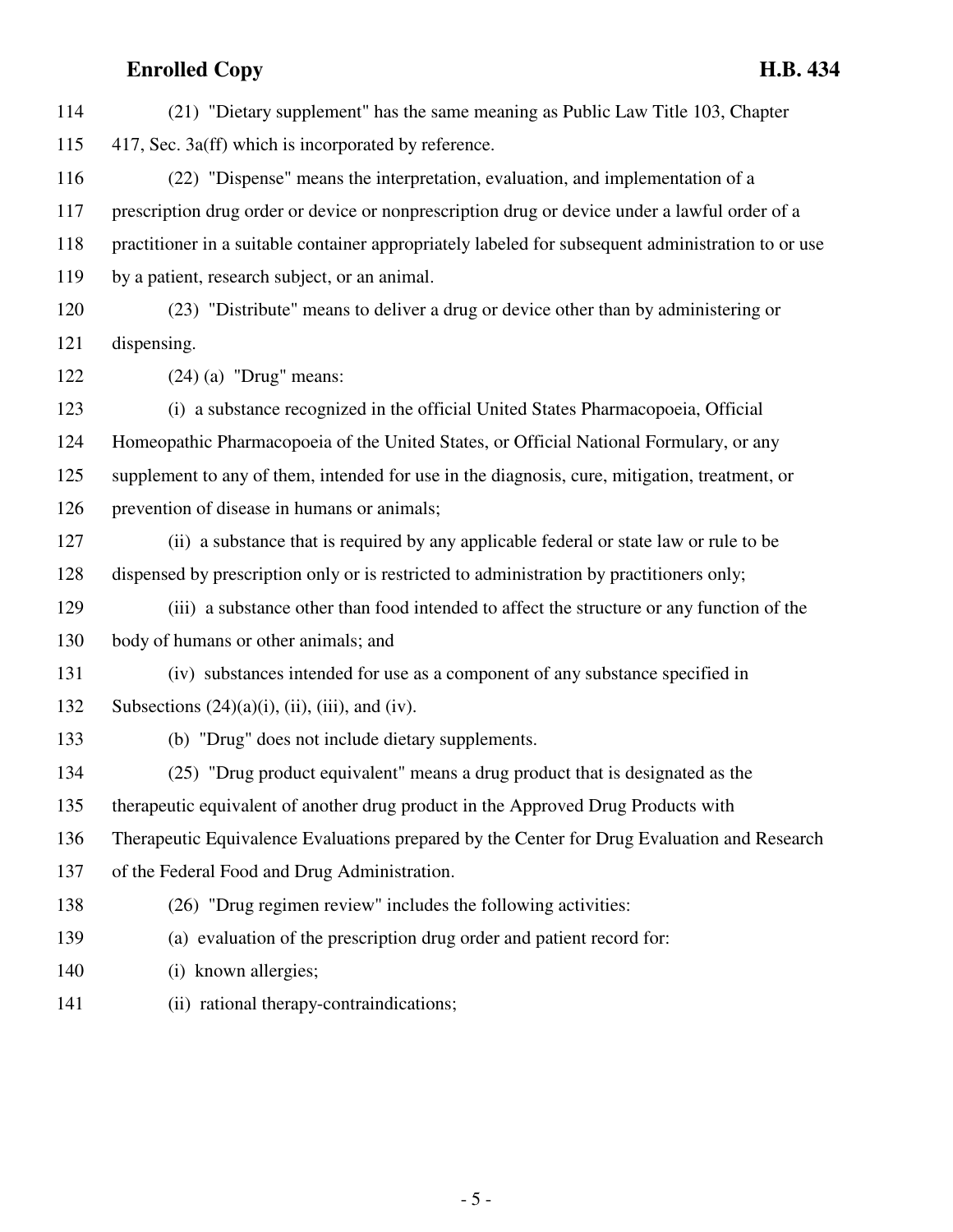142 (iii) reasonable dose and route of administration; and 143 (iv) reasonable directions for use; 144 (b) evaluation of the prescription drug order and patient record for duplication of 145 therapy; 146 (c) evaluation of the prescription drug order and patient record for the following 147 interactions: 148 (i) drug-drug; 149 (ii) drug-food; 150 (iii) drug-disease; and 151 (iv) adverse drug reactions; and 152 (d) evaluation of the prescription drug order and patient record for proper utilization, 153 including over- or under-utilization, and optimum therapeutic outcomes. 154 (27) "Drug sample" means a prescription drug packaged in small quantities consistent 155 with limited dosage therapy of the particular drug, which is marked "sample", is not intended to 156 be sold, and is intended to be provided to practitioners for the immediate needs of patients for 157 trial purposes or to provide the drug to the patient until a prescription can be filled by the 158 patient. 159 (28) "Electronic signature" means a trusted, verifiable, and secure electronic sound, 160 symbol, or process attached to or logically associated with a record and executed or adopted by 161 a person with the intent to sign the record. 162 (29) "Electronic transmission" means transmission of information in electronic form or 163 the transmission of the exact visual image of a document by way of electronic equipment. 164 (30) "Extern" means a college of pharmacy student enrolled in a college coordinated 165 practical experience program in a health care setting under the supervision of a preceptor, as 166 defined in this act, and approved by a college of pharmacy. 167 (31) "Hospital pharmacy" means a pharmacy providing pharmaceutical care to 168 inpatients of a general acute hospital or specialty hospital licensed by the Department of Health 169 under Title 26, Chapter 21, Health Care Facility Licensing and Inspection Act.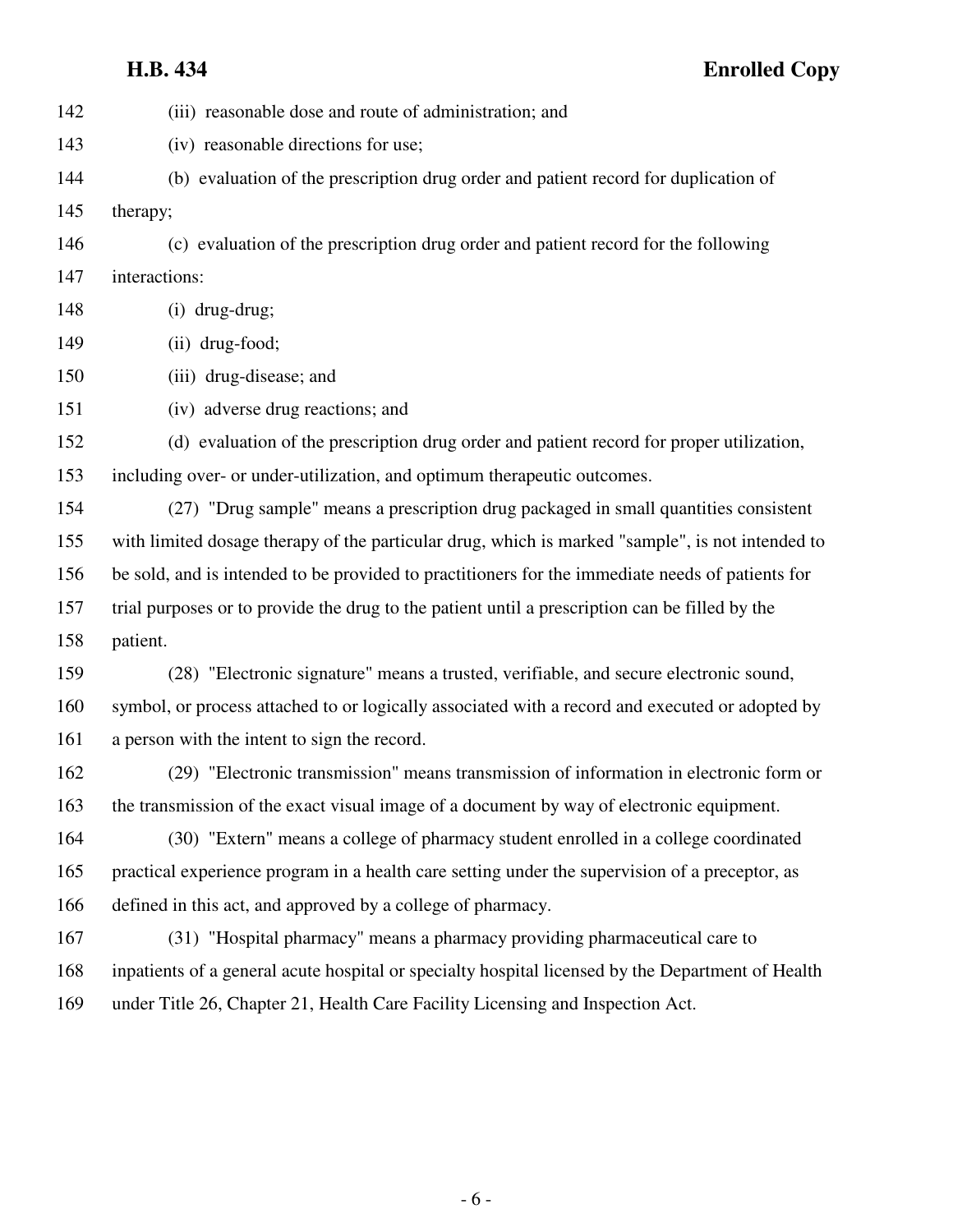170 (32) "Legend drug" has the same meaning as prescription drug. 171 (33) "Licensed pharmacy technician" means an individual licensed with the division, 172 that may, under the supervision of a pharmacist, perform the activities involved in the 173 technician practice of pharmacy. 174 (34) "Manufacturer" means a person or business physically located in Utah licensed to 175 be engaged in the manufacturing of drugs or devices. 176 (35) (a) "Manufacturing" means: 177 (i) the production, preparation, propagation, conversion, or processing of a drug or 178 device, either directly or indirectly, by extraction from substances of natural origin or 179 independently by means of chemical or biological synthesis, or by a combination of extraction 180 and chemical synthesis, and includes any packaging or repackaging of the substance or labeling 181 or relabeling of its container; and 182 (ii) the promotion and marketing of such drugs or devices. 183 (b) "Manufacturing" includes the preparation and promotion of commercially available 184 products from bulk compounds for resale by pharmacies, practitioners, or other persons. 185 (c) "Manufacturing" does not include the preparation or compounding of a drug by a 186 pharmacist, pharmacy intern, or practitioner for that individual's own use or the preparation, 187 compounding, packaging, labeling of a drug, or incident to research, teaching, or chemical 188 analysis. 189 (36) "Medical order" means a lawful order of a practitioner which may include a 190 prescription drug order. 191 (37) "Medication profile" or "profile" means a record system maintained as to drugs or 192 devices prescribed for a pharmacy patient to enable a pharmacist or pharmacy intern to analyze 193 the profile to provide pharmaceutical care. 194 (38) "Misbranded drug or device" means a drug or device considered misbranded under 195 21 U.S.C.S. Sec. 352 (2003). 196 (39) (a) "Nonprescription drug" means a drug which:

197 (i) may be sold without a prescription; and

- 7 -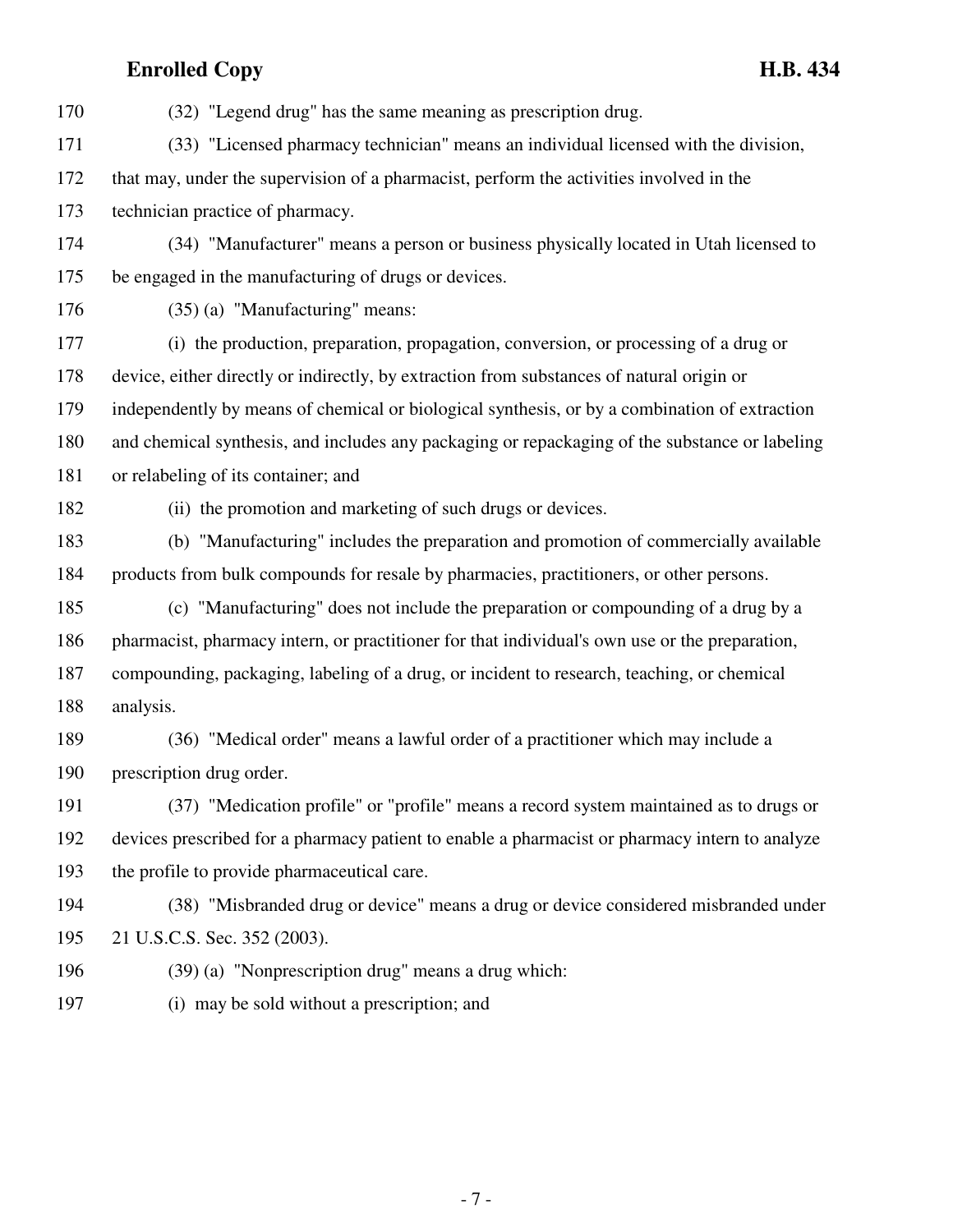198 (ii) is labeled for use by the consumer in accordance with federal law. 199 (b) "Nonprescription drug" includes homeopathic remedies. 200 (40) "Nonresident pharmacy" means a pharmacy located outside of Utah that sells to a 201 person in Utah. 202 (41) "Nuclear pharmacy" means a pharmacy providing radio-pharmaceutical service. 203 (42) "Out-of-state mail service pharmacy" means a pharmaceutical facility located 204 outside the state that is licensed and in good standing in another state, that: 205 (a) ships, mails, or delivers by any lawful means a dispensed legend drug to a patient in 206 this state pursuant to a lawfully issued prescription; 207 (b) provides information to a patient in this state on drugs or devices which may 208 include, but is not limited to, advice relating to therapeutic values, potential hazards, and uses; 209 or 210 (c) counsels pharmacy patients residing in this state concerning adverse and therapeutic 211 effects of drugs. 212 (43) "Patient counseling" means the written and oral communication by the pharmacist 213 or pharmacy intern of information, to the patient or caregiver, in order to ensure proper use of 214 drugs, devices, and dietary supplements. 215 (44) "Pharmaceutical administration facility" means a facility, agency, or institution in 216 which: 217 (a) prescription drugs or devices are held, stored, or are otherwise under the control of 218 the facility or agency for administration to patients of that facility or agency; 219 (b) prescription drugs are dispensed to the facility or agency by a licensed pharmacist 220 or pharmacy intern with whom the facility has established a prescription drug supervising 221 relationship under which the pharmacist or pharmacy intern provides counseling to the facility 222 or agency staff as required, and oversees drug control, accounting, and destruction; and 223 (c) prescription drugs are professionally administered in accordance with the order of a 224 practitioner by an employee or agent of the facility or agency. 225 (45) (a) "Pharmaceutical care" means carrying out the following in collaboration with a

- 8 -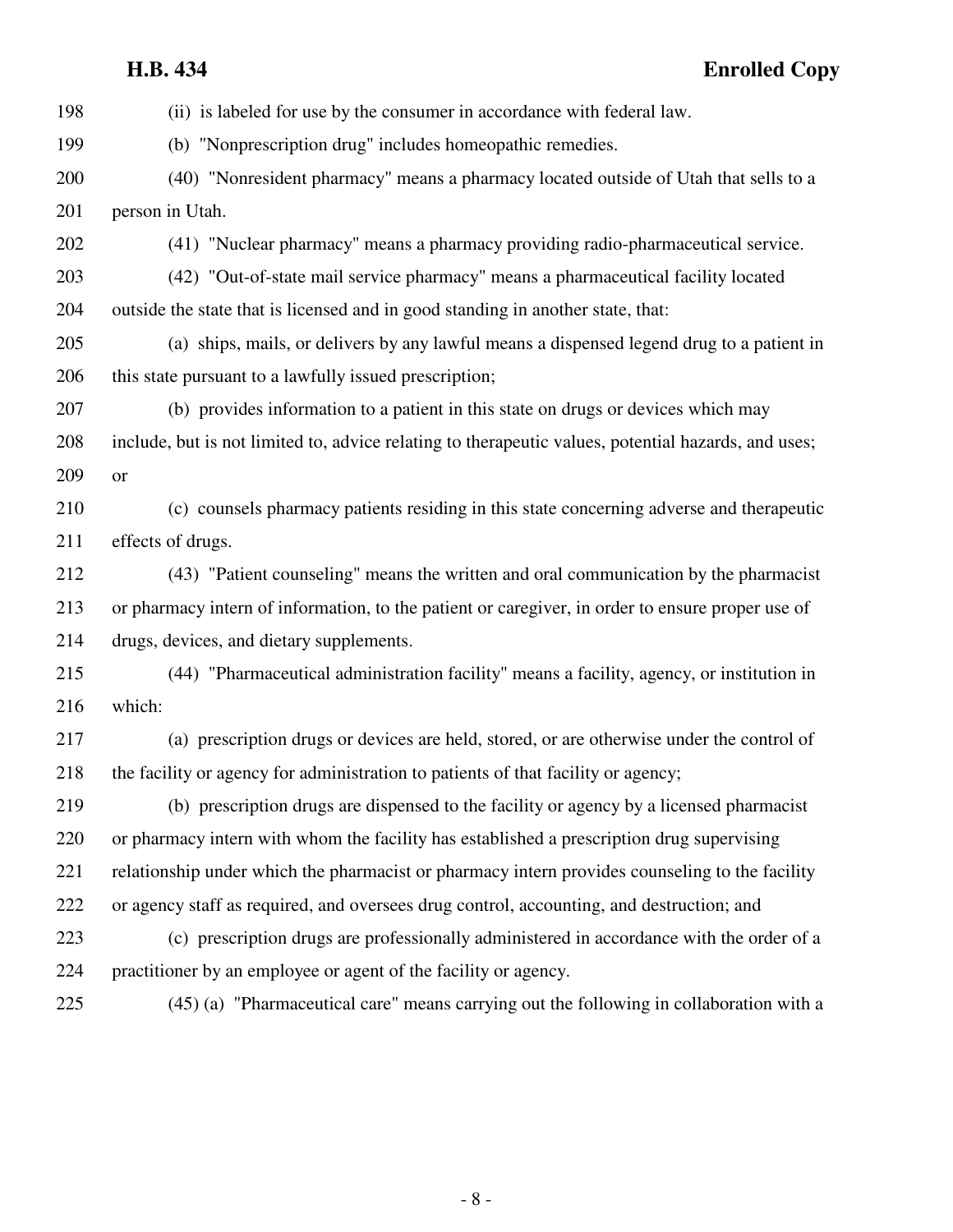226 prescribing practitioner, and in accordance with division rule:

227 (i) designing, implementing, and monitoring a therapeutic drug plan intended to 228 achieve favorable outcomes related to a specific patient for the purpose of curing or preventing 229 the patient's disease;

230 (ii) eliminating or reducing a patient's symptoms; or

231 (iii) arresting or slowing a disease process.

232 (b) "Pharmaceutical care" does not include prescribing of drugs without consent of a 233 prescribing practitioner.

234 (46) "Pharmaceutical facility" means a business engaged in the dispensing, delivering, 235 distributing, manufacturing, or wholesaling of prescription drugs or devices within or into this 236 state.

237 (47) (a) "Pharmaceutical wholesaler or distributor" means a pharmaceutical facility 238 engaged in the business of wholesale vending or selling of any prescription drug or device to 239 other than the consumer or user of the prescription drug or device, which the pharmaceutical 240 facility has not produced, manufactured, compounded, or dispensed.

241 (b) "Pharmaceutical wholesaler or distributor" does not include a pharmaceutical 242 facility carrying out the following business activities:

243 (i) intracompany sales;

244 (ii) the sale, purchase, or trade of a prescription drug or device, or offer to sell, 245 purchase or trade a prescription drug or device between hospitals or other health care facilities

246 that are under common ownership or control of the management and operation of the facilities;

247 (iii) the sale, purchase, or trade of a prescription drug or device, or offer to sell, 248 purchase, or trade a prescription drug or device for emergency medical reasons, or to supply 249 another pharmaceutical facility to alleviate a temporary shortage; or

250 (iv) the distribution of a prescription drug or device as a sample by representatives of a 251 manufacturer.

252 (48) "Pharmacist" means an individual licensed by this state to engage in the practice 253 of pharmacy.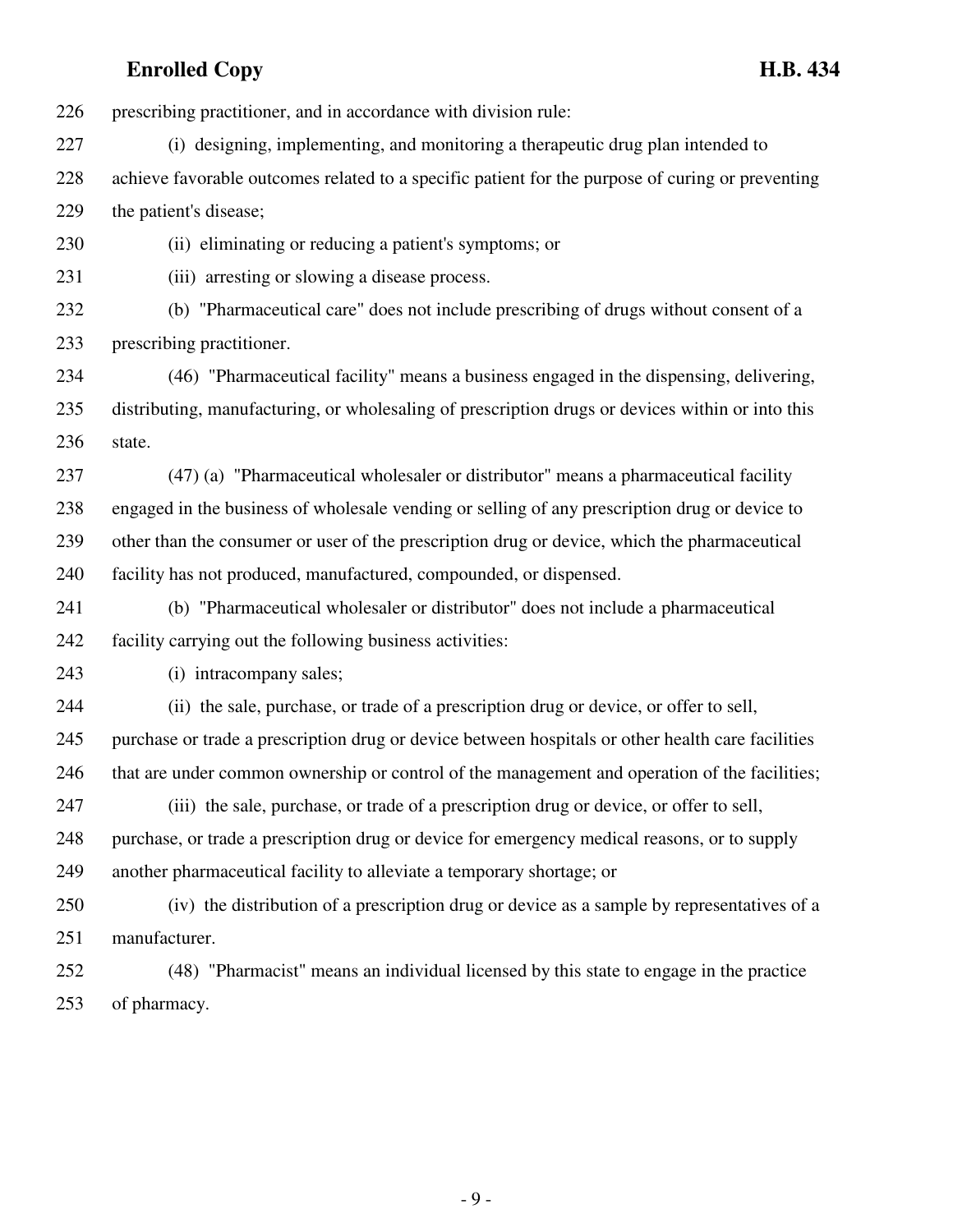254 (49) "Pharmacist-in-charge" means a pharmacist currently licensed in good standing 255 who accepts responsibility for the operation of a pharmacy in conformance with all laws and 256 rules pertinent to the practice of pharmacy and the distribution of drugs, and who is personally 257 in full and actual charge of the pharmacy and all personnel. 258 (50) "Pharmacist preceptor" means a licensed pharmacist in good standing with  $[{\text{two}}]$ 259 one or more years of licensed experience. The preceptor serves as a teacher, example of 260 professional conduct, and supervisor of interns in the professional practice of pharmacy. 261 (51) "Pharmacy" means any place where: 262 (a) drugs are dispensed; 263 (b) pharmaceutical care is provided; 264 (c) drugs are processed or handled for eventual use by a patient; or 265 (d) drugs are used for the purpose of analysis or research. 266 (52) "Pharmacy benefits manager or coordinator" means a person or entity that 267 administers the prescription drug or device portion of a health insurance plan on behalf of a 268 self-insured employer, insurance company, health maintenance organization, or other plan 269 sponsor, as defined by rule. 270 (53) "Pharmacy intern" means an individual licensed by this state to engage in practice 271 as a pharmacy intern. 272 (54) "Pharmacy technician training program" means an approved technician training 273 program providing education for pharmacy technicians. 274 (55) (a) "Practice as a licensed pharmacy technician" means engaging in practice as a 275 pharmacy technician under the general supervision of a licensed pharmacist and in accordance 276 with a scope of practice defined by division rule made in collaboration with the board. 277 (b) "Practice as a licensed pharmacy technician" does not include: 278 (i) performing a drug utilization review, prescription drug order clarification from a 279 prescriber, final review of the prescription and prescribed drug prepared for dispensing, 280 dispensing of the drug, or counseling a patient with respect to a prescription drug; 281 (ii) counseling regarding nonprescription drugs and dietary supplements unless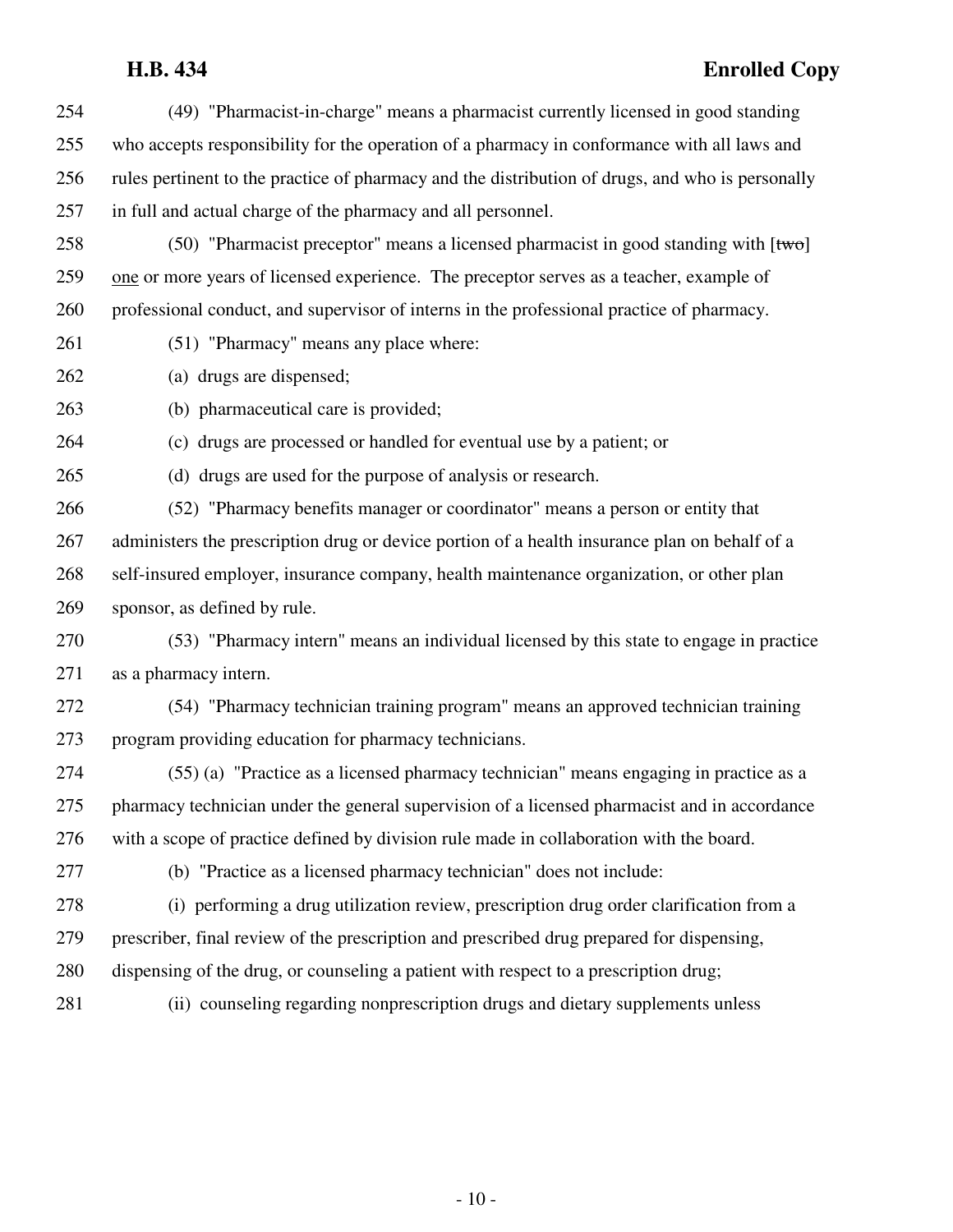| 282 | delegated by the supervising pharmacist; or                                                       |
|-----|---------------------------------------------------------------------------------------------------|
| 283 | (iii) receiving new prescription drug orders when communicating telephonically or                 |
| 284 | electronically unless the original information is recorded so the pharmacist may review the       |
| 285 | prescription drug order as transmitted.                                                           |
| 286 | (56) "Practice of pharmacy" includes the following:                                               |
| 287 | (a) providing pharmaceutical care;                                                                |
| 288 | (b) collaborative pharmacy practice in accordance with a collaborative pharmacy                   |
| 289 | practice agreement;                                                                               |
| 290 | (c) compounding, packaging, labeling, dispensing, administering, and the coincident               |
| 291 | distribution of prescription drugs or devices, provided that the administration of a prescription |
| 292 | drug or device is:                                                                                |
| 293 | (i) pursuant to a lawful order of a practitioner when one is required by law; and                 |
| 294 | (ii) in accordance with written guidelines or protocols:                                          |
| 295 | (A) established by the licensed facility in which the prescription drug or device is to be        |
| 296 | administered on an inpatient basis; or                                                            |
| 297 | (B) approved by the division, in collaboration with the board and the Physicians                  |
| 298 | Licensing Board, created in Section 58-67-201, if the prescription drug or device is to be        |
| 299 | administered on an outpatient basis solely by a licensed pharmacist;                              |
| 300 | (d) participating in drug utilization review;                                                     |
| 301 | (e) ensuring proper and safe storage of drugs and devices;                                        |
| 302 | (f) maintaining records of drugs and devices in accordance with state and federal law             |
| 303 | and the standards and ethics of the profession;                                                   |
| 304 | (g) providing information on drugs or devices, which may include advice relating to               |
| 305 | therapeutic values, potential hazards, and uses;                                                  |
| 306 | (h) providing drug product equivalents;                                                           |
| 307 | (i) supervising pharmacist's supportive personnel, pharmacy interns, and pharmacy                 |
| 308 | technicians;                                                                                      |
| 309 | (j) providing patient counseling, including adverse and therapeutic effects of drugs;             |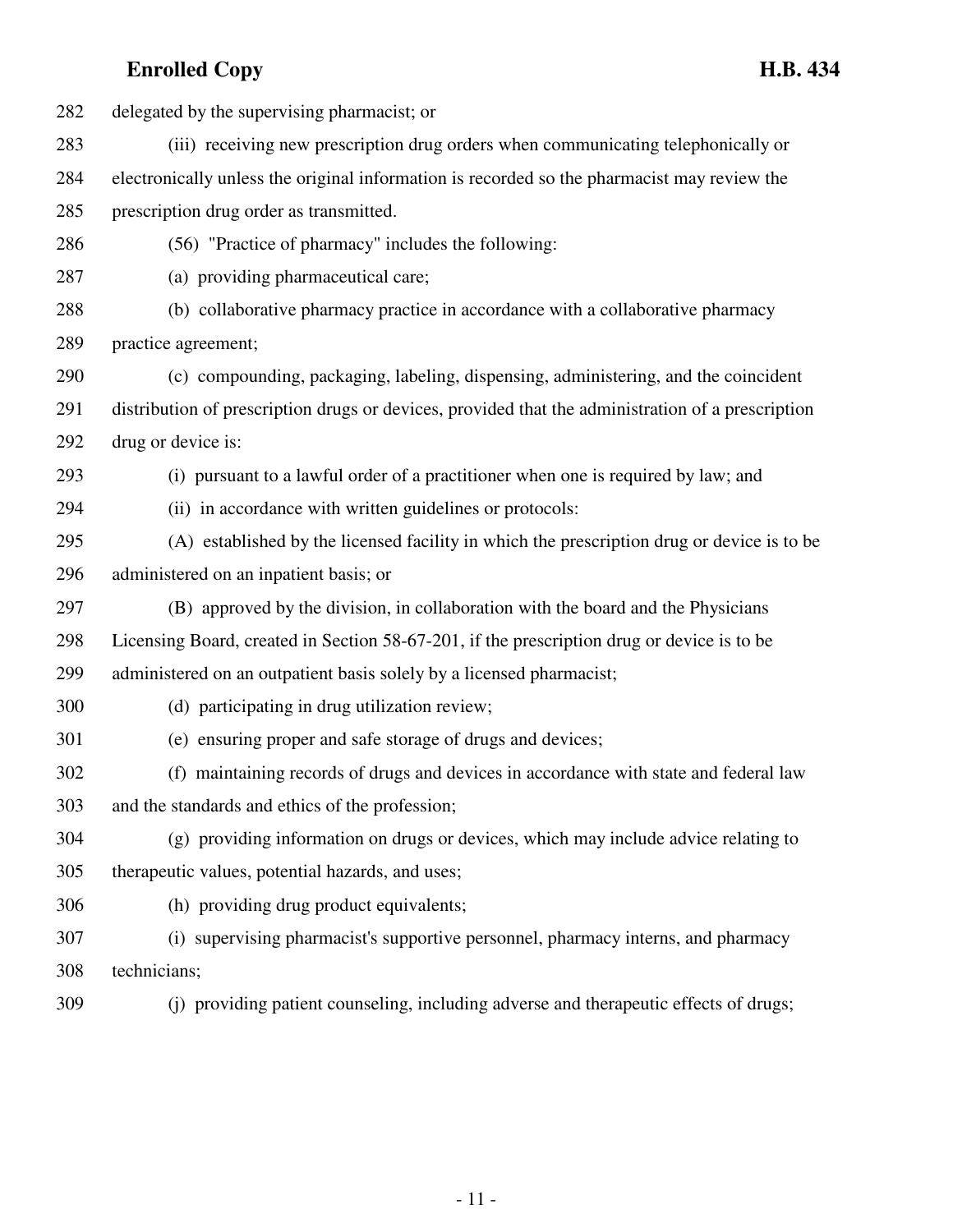| 310 | (k) providing emergency refills as defined by rule;                                                |
|-----|----------------------------------------------------------------------------------------------------|
| 311 | (l) telepharmacy; and                                                                              |
| 312 | (m) formulary management intervention.                                                             |
| 313 | (57) "Practice of telepharmacy" means the practice of pharmacy through the use of                  |
| 314 | telecommunications and information technologies.                                                   |
| 315 | (58) "Practice of telepharmacy across state lines" means the practice of pharmacy                  |
| 316 | through the use of telecommunications and information technologies that occurs when the            |
| 317 | patient is physically located within one jurisdiction and the pharmacist is located in another     |
| 318 | jurisdiction.                                                                                      |
| 319 | (59) "Practitioner" means an individual currently licensed, registered, or otherwise               |
| 320 | authorized by the appropriate jurisdiction to prescribe and administer drugs in the course of      |
| 321 | professional practice.                                                                             |
| 322 | (60) "Prescribe" means to issue a prescription:                                                    |
| 323 | (a) orally or in writing; or                                                                       |
| 324 | (b) by telephone, facsimile transmission, computer, or other electronic means of                   |
| 325 | communication as defined by division rule.                                                         |
| 326 | (61) "Prescription" means an order issued:                                                         |
| 327 | (a) by a licensed practitioner in the course of that practitioner's professional practice or       |
| 328 | by collaborative pharmacy practice agreement; and                                                  |
| 329 | (b) for a controlled substance or other prescription drug or device for use by a patient           |
| 330 | or an animal.                                                                                      |
| 331 | (62) "Prescription device" means an instrument, apparatus, implement, machine,                     |
| 332 | contrivance, implant, in vitro reagent, or other similar or related article, and any component     |
| 333 | part or accessory, which is required under federal or state law to be prescribed by a practitioner |
| 334 | and dispensed by or through a person or entity licensed under this chapter or exempt from          |
| 335 | licensure under this chapter.                                                                      |
| 336 | (63) "Prescription drug" means a drug that is required by federal or state law or rule to          |
| 337 | be dispensed only by prescription or is restricted to administration only by practitioners.        |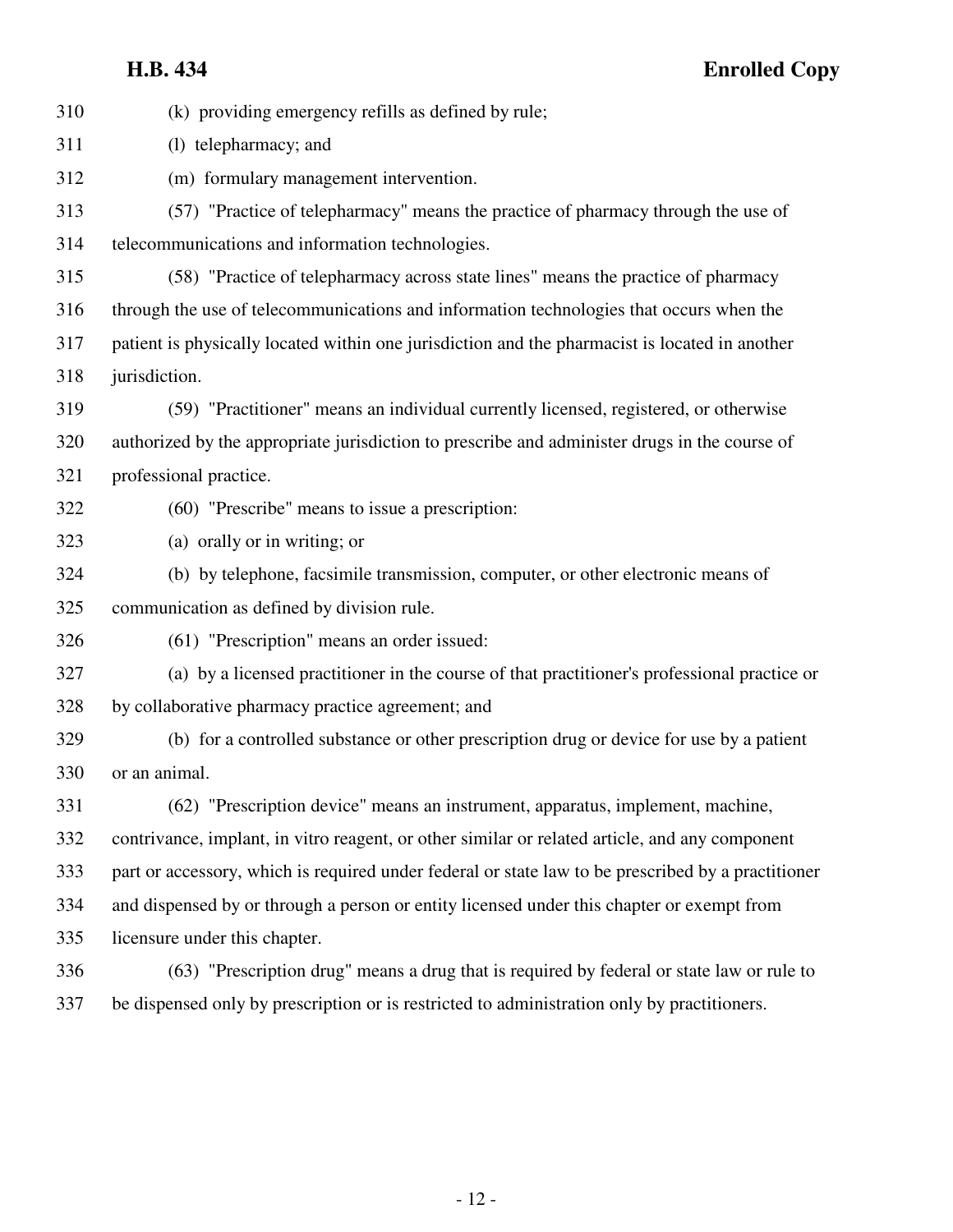338 (64) "Retail pharmacy" means a pharmaceutical facility dispensing prescription drugs 339 and devices to the general public. 340 (65) "Self-audit" means an internal evaluation of a pharmacy to determine compliance 341 with this chapter. 342 (66) "Supervising pharmacist" means a pharmacist who is overseeing the operation of 343 the pharmacy during a given day or shift. 344 (67) "Supportive personnel" means unlicensed individuals who: 345 (a) may assist a pharmacist, pharmacist preceptor, pharmacy intern, or licensed 346 pharmacy technician in nonjudgmental duties not included in the definition of the practice of 347 pharmacy, practice of a pharmacy intern, or practice of a licensed pharmacy technician, and as 348 those duties may be further defined by division rule adopted in collaboration with the board; 349 and 350 (b) are supervised by a pharmacist in accordance with rules adopted by the division in 351 collaboration with the board. 352 (68) "Unlawful conduct" is as defined in Sections 58-1-501 and 58-17b-501. 353 (69) "Unprofessional conduct" is as defined in Sections 58-1-501 and 58-17b-502 and 354 may be further defined by rule. 355 (70) "Veterinary pharmaceutical facility" means a pharmaceutical facility that 356 dispenses drugs intended for use by animals or for sale to veterinarians for the administration 357 for animals. 358 Section 2. Section **58-17b-610** is amended to read: 359 **58-17b-610. Patients' immediate needs -- Dispensing drug samples.** 360 (1) This chapter may not be construed to prevent the personal administration of drugs 361 or medicines by practitioners licensed to prescribe in order to supply the immediate needs of 362 [their] the practitioner's patients. 363 (2) Immediate need for a patient includes giving out drug samples [for up to a 364 three-day supply or the amount necessary to determine the best pharmaceutical agent for that

365 specific patient.] that: